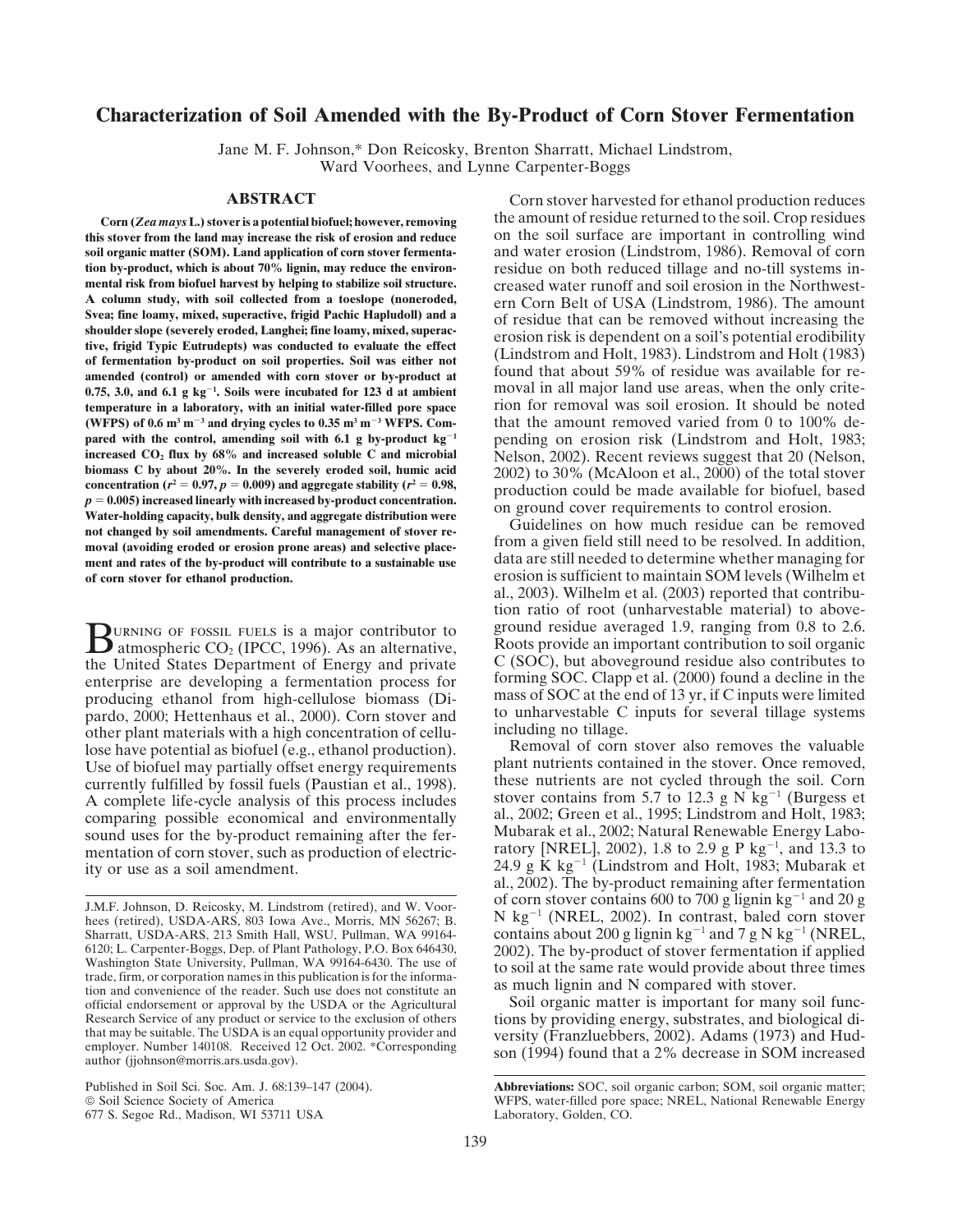bulk density by 0.1 Mg m<sup>-3</sup> or more. Water stability of **Table 1. Initial soil characteristics of noneroded Svea and se-** soil aggregates is dependent on organic materials (e.g., **verely eroded Langhei soil.** polysaccharides, roots and fungal hyphae, persistent aromatic compounds; Tisdall and Oades, 1982). Soil organic matter affects soil compactibility, friability, soil water-holding capacity, air and water infiltration, nutrient conservation, and soil permeability (Carter, 2002). Improvement of soil aggregate stability results both from increased microbial activity utilizing carbohydrates and from the plant phenolics released during decomposition of structural components (e.g., lignin) (1 or 2) tillages. In early spring, bulk samples were collected<br>(Martens, 2000). from areas cropped to wheat the previous growing season.

Maintenance of SOM requires that efflux (decomposi- Soil was air-dried and passed through a 3-mm sieve. tion of existing SOM) does not exceed influx of new C. Crop residue is an important source of new C for build-<br>
ing and maintaining SOM. Buyanovsky and Wagner ing and maintaining SOM. Buyanovsky and Wagner<br>
(1997) found that 80% of the crop residue added to a<br>
field is returned to the atmosphere within 2 yr. Corn<br>
residue C converted to SOM ranges from 8 to 18%<br>
(Barber, 1979). (Barber, 1979). The small amount of new C that re-<br>mained implies that a large C influx is important for lignin as the corn stover treatment, while the 6.1 g by-product maintaining SOM.  $kg^{-1}$  soil had comparable amounts of cellulose as found in

residues are valuable for erosion control, organic matter characteristics were provided courtesy of Jim McMillan at the input, and sustained productivity. The partial or com-<br>Input, and sustained productivity. The partial input, and sustained productivity. The partial or com-<br>plete removal of corn stover as a biofuel may increase<br>the risk of erosion and/or accelerate SOM loss by re-<br>duced organic matter inputs. The degradation of the<br>soil f the by-product of stover fermentation was high in lignin, and amendment mixture and packed to achieve an initial bulk<br>which is thought to play a role in stabilizing soil, soil density of 1.3 Mg m<sup>-3</sup>. This corresponded to incorporation of the by-product may help maintain or ity of  $0.509 \text{ m}^3 \text{ m}^{-3}$ , assuming a particle density of 2.65 Mg m<sup>-3</sup>.<br>improve soil structure and stability. Therefore, applica-<br>The experiment was initiated by w improve soil structure and stability. Therefore, applica-<br>tion of fermentation by-product may reduce some of  $\frac{m^3 m^{-3}}{m}$  volumetric water, equivalent to 0.60 m<sup>3</sup> m<sup>-3</sup> WFPS. tion of fermentation by-product may reduce some of<br>the negative effects of harvesting corn stover. The fer-<br>mentation of corn stover for ethanol is still an experi-<br>mentation of corn stover for ethanol is still an experiinental process. This is the first study to evaluate the<br>impact of corn stover fermentation by-product on bio-<br>logical, chemical, and physical properties of two soils  $0.60 \text{ m}^3 \text{ m}^{-3}$  WFPS. The columns were incubated with contrasting organic C concentrations and erosion temperature for 123 d in a building without air-conditioning. phases. The information from this experiment is part of Average soil volumetric water and soil temperature are sumthe life-cycle analysis of using corn stover for ethanol marized in Fig. 1. Soil water did not differ between soils or production. **among treatments**.

# **MATERIALS AND METHODS Analyses**

undulating landscape in west central Minnesota  $(45°N, 96°W)$ . Svea was the dominant soil series. Soils in the Svea series are COR Inc., 1990). A thin rubber gasket formed the seal be-<br>well drained and moderately permeable with a very dark gray tween the soil chamber and the soil colu well drained and moderately permeable with a very dark gray surface horizon, formed in calcareous glacial till. Langhei is attached to the data logger was flushed with ambient air and a fine loamy, mixed, superactive, frigid Typic Eutrudepts. Five placed over the soil column for da a fine loamy, mixed, superactive, frigid Typic Eutrudepts. Five subsamples from each of these soils were collected for initial  $30 \text{ s}$ , the flux was calculated from the rate of change of  $CO_2$ <br>concentration inside the chamber (LI-COR Inc., 1990). Fluxes

shoulder slope (severely eroded). The field was in a soybean [*Glycine max* (L.) Merr.]-wheat (*Triticum aestivum* L.) rotation (4+ yr) with annual fall moldboard plowing, and spring The final measurements were taken on Day 118. Cumulative

| <b>Characteristic</b>                    | Noneroded | <b>Severely Eroded</b> |
|------------------------------------------|-----------|------------------------|
| Sand, g kg                               | 428       | 478                    |
| Silt, g kg                               | 379       | 269                    |
| Clay, g kg                               | 193       | 253                    |
| Total C, $g \text{ kg}^{-1}$             | 21.8      | 31.8                   |
| Organic $\check{C}$ , g kg <sup>-1</sup> | 20.4      | 3.0                    |
| pH(H <sub>2</sub> O)                     | 7.9       | 8.3                    |
| pH(CaCl <sub>2</sub> )                   | 7.4       | 7.8                    |

from areas cropped to wheat the previous growing season.

The underlying assumptions for this study were that the corn stover treatment (Table 2). By-product material and sidues are valuable for erosion control, organic matter characteristics were provided courtesy of Jim McMilla

density of 1.3 Mg  $m^{-3}$ . This corresponded to a total soil porosity of 0.509 m<sup>3</sup> m<sup>-3</sup>, assuming a particle density of 2.65 Mg m<sup>-3</sup>.

Soils<br>
Soil was collected from a complex soil association in an H<sub>2</sub>O analyzer (Model LI-6262), a small soil chamber (Model LS-670), and a data logger<br>
Soil was collected from a complex soil association in an 6000-09), a f 6000-09), a flow control unit (Model LI-670), and a data logger (LI-6200) according to the LI-COR Manual (Dugas, 1993; LIaracterization (Table 1). concentration inside the chamber (LI-COR Inc., 1990). Fluxes<br>Soil was collected from the tilled layer (0–15 cm) at two were measured once daily the first 10 d of incubation and were measured once daily the first 10 d of incubation and sites in the same field. Svea soil was collected from the toeslope then less frequently as rates diminished. Measurements were position (noneroded) and Langhei soil was collected from the taken between 0800 and 1200 h, rotating the sampling se-<br>shoulder slope (severely eroded). The field was in a soybean quence to minimize potential diurnal flux b watering events typically resulted in temporary flux increases.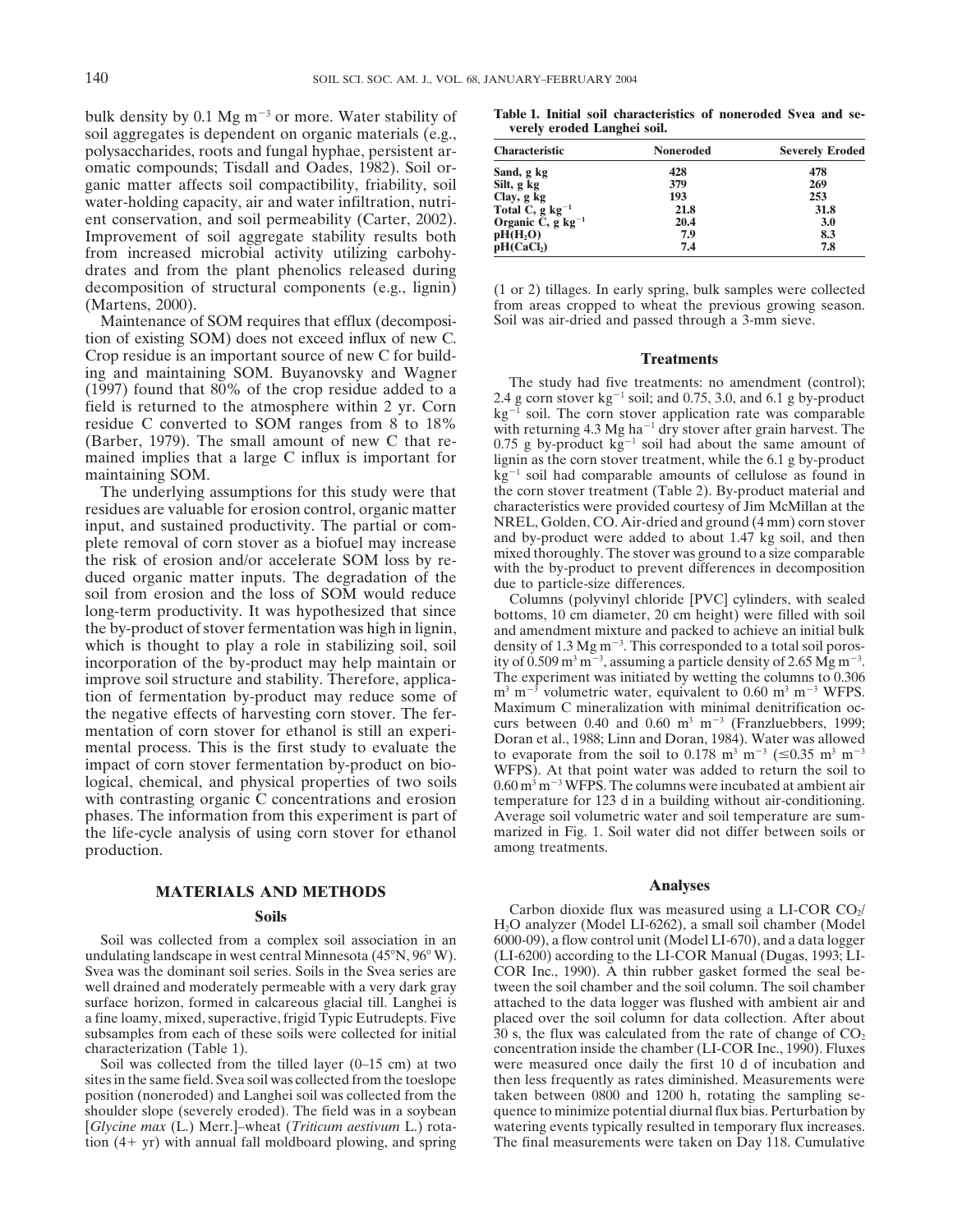**Table 2. Constituents and their concentration in organic materials used to amend soil.**

| <b>Constituent</b>             | By-product <sup>+</sup> | Corn stover: |  |  |
|--------------------------------|-------------------------|--------------|--|--|
| Lignin, g $kg^{-1}$            | 624                     | 200          |  |  |
| Cellulose, $g \text{ kg}^{-1}$ | 125                     | 355          |  |  |
| Hemicellulose, g $kg^{-1}$     | 28                      | 230          |  |  |
| Ash, $g \text{ kg}^{-1}$       | 168                     | 116          |  |  |
| Total $C$ , g $kg^{-1}$        | 486                     | 466          |  |  |
| $N, g kg^{-1}$                 | 20                      | ⇁            |  |  |

**† Composition of by-product provided courtesy of J. McMillan at NREL, Golden, CO.**

**‡ NREL (2002).**

flux as a function of time was calculated by assuming linearity between sampling points.<br>Soil was sampled at 1, 3, 7, 60, and 123 d following initiation

for soluble C and microbial biomass C measurements. A small *during experiment. The soil had a bulk density of 1.3 Mg m<sup>-3</sup>, and* **a bulk and subsample was used to determine the moisture content at the <b>a** porosity of 0.50 subsample was used to determine the moisture content at the **.** time of sampling. The average gravimetric water content of the soil was  $0.225$  kg kg<sup>-1</sup> on Day 1, 0.214 kg kg<sup>-1</sup> on Day 3, chloroform fumigation of the soil for 5 to 7 d. Microchemical oxygen demand tubes (20–900 mg  $L^{-1}$  range) (Fisher Sciencolor development at 600 nm absorbance using a DU 7400 0.1 MPa measurements, spectrophotometer (Beckman, Fullerton, CA). Glucose was drying at  $105^{\circ}$ C for 24 h. spectrophotometer (Beckman, Fullerton, CA). Glucose was drying at 105°C for 24 h.<br>used as a standard (Vance et al., 1987). Microbial biomass C Aggregate stability and aggregate-size distribution were desoil from the soluble C in a chloroform-fumigated soil and

an Alpkem Autoanalyzer (Pulse Instruments Ltd., Saskatoon, chamber to near field capacity before wet-sievin<br>SK), and pH<sub>(H2O)</sub> and pH<sub>(CaCl2</sub>) were measured using 2:1 ratio min<sup>-1</sup> for 5 min (Kemper and Rosenau, 1986). SK), and  $pH<sub>(H<sub>2</sub>O)</sub>$  and  $pH<sub>(CaCl<sub>2</sub>)</sub>$  were measured using 2:1 ratio (Thomas, 1996).

The soil was fractionated into humin, humic acid, and fulvic **Statistical Analysis**<br>acid fractions according to Stevenson (1994). The noneroded acid fractions according to Stevenson (1994). The noneroded<br>
Some soil had seven with the severely eroded Langhei soil (Table 1).<br>
Some predict once the severely eroded and 180 g of severely eroded<br>
Therefore, 30 g of non

mineral soil after extraction with dilute alkali solution (Stevenson, 1994). The humin and humic fractions were freeze-dried. **RESULTS AND DISCUSSION** The dried fractions were ground and analyzed for total C and **Carbon Dynamics** N and inorganic C. Due to the very high carbonate concentration in the severely eroded soil, inorganic C contamination<br>was anticipated.<br>Refore the initial wetting preweighed stainless steel rings Carbon dioxide flux is an indicator of decomposition

Before the initial wetting, preweighed stainless steel rings (5-cm i.d. by 5-cm deep) were inserted by hand into soil to and microbial activity. Amending with by-product or measure water retention. The rings were positioned with the corn stover increased the flux and cumulative  $CO<$ measure water retention. The rings were positioned with the top of the ring at 1 cm below the soil surface. Three sets of leased compared with the control by providing a C



Fig. 1. Average soil column temperature and volumetric soil water  $m^3$   $m^{-3}$  corresponds to a water-filled pore space of 0.60  $m^3$   $m^{-3}$ .

0.190 kg kg<sup>-1</sup> on Day 7, 0.160 kg kg<sup>-1</sup> on Day 60, and 0.124 kg columns had rings, one for each sample date  $(1, 60,$  and 123 d).  $kg^{-1}$  on Day 123. Soluble C was extracted with 0.5 *M* K<sub>2</sub>SO<sub>4</sub> Excess soil was trimmed level with the ends of each ring before from unfumigated (immediately after sampling) and after placing the rings on a porous ceram from unfumigated (immediately after sampling) and after placing the rings on a porous ceramic plate with a bubbling chloroform fumigation of the soil for 5 to 7 d. Microchemical pressure of 0.1 MPa. The plate and soil with allowed to saturate overnight and then equilibrated at suctions of 0.01, 0.03, 0.05, and 0.1 MPa. Ring plus soil weights were tific, Pittsburgh, PA) were used for determining the concentra-<br>tion of soluble C. Dichromate reduction was measured as beginned after equilibrating at each pressure. Following the tion of soluble C. Dichromate reduction was measured as obtained after equilibrating at each pressure. Following the color development at 600 nm absorbance using a DU 7400 0.1 MPa measurements, soil dry weights were obtain

used as a standard (Vance et al., 1987). Microbial biomass C Aggregate stability and aggregate-size distribution were de-<br>was estimated by subtracting the soluble C in nonfumigated termined on termination of each experimen was estimated by subtracting the soluble C in nonfumigated termined on termination of each experiment. A soil aliquot soil from the soluble C in a chloroform-fumigated soil and was removed from the column and air-dried bef multiplying the difference by 2.64 (Vance et al., 1987). sieving to measure aggregate-size distribution (Kemper and Soil concentration of total N and total C were measured Rosenau, 1986). Aggregate stability of the 1- to 2-mm aggre-<br>ing a LECO CN-2000 (LECO Corp., St. Joseph, MI). Inor-<br>gates was determined in duplicate both on moist so using a LECO CN-2000 (LECO Corp., St. Joseph, MI). Inor-<br>ganic C was determined as described by Wagner et al. (1998). Content at the time of sampling) and on soil material that had ganic C was determined as described by Wagner et al. (1998). content at the time of sampling) and on soil material that had<br>Ammonium and nitrate N concentration were measured using been air-dried and then remoistened in a Ammonium and nitrate N concentration were measured using been air-dried and then remoistened in a humidified wetting<br>an Alpkem Autoanalyzer (Pulse Instruments Ltd., Saskatoon, chamber to near field capacity before wet-siev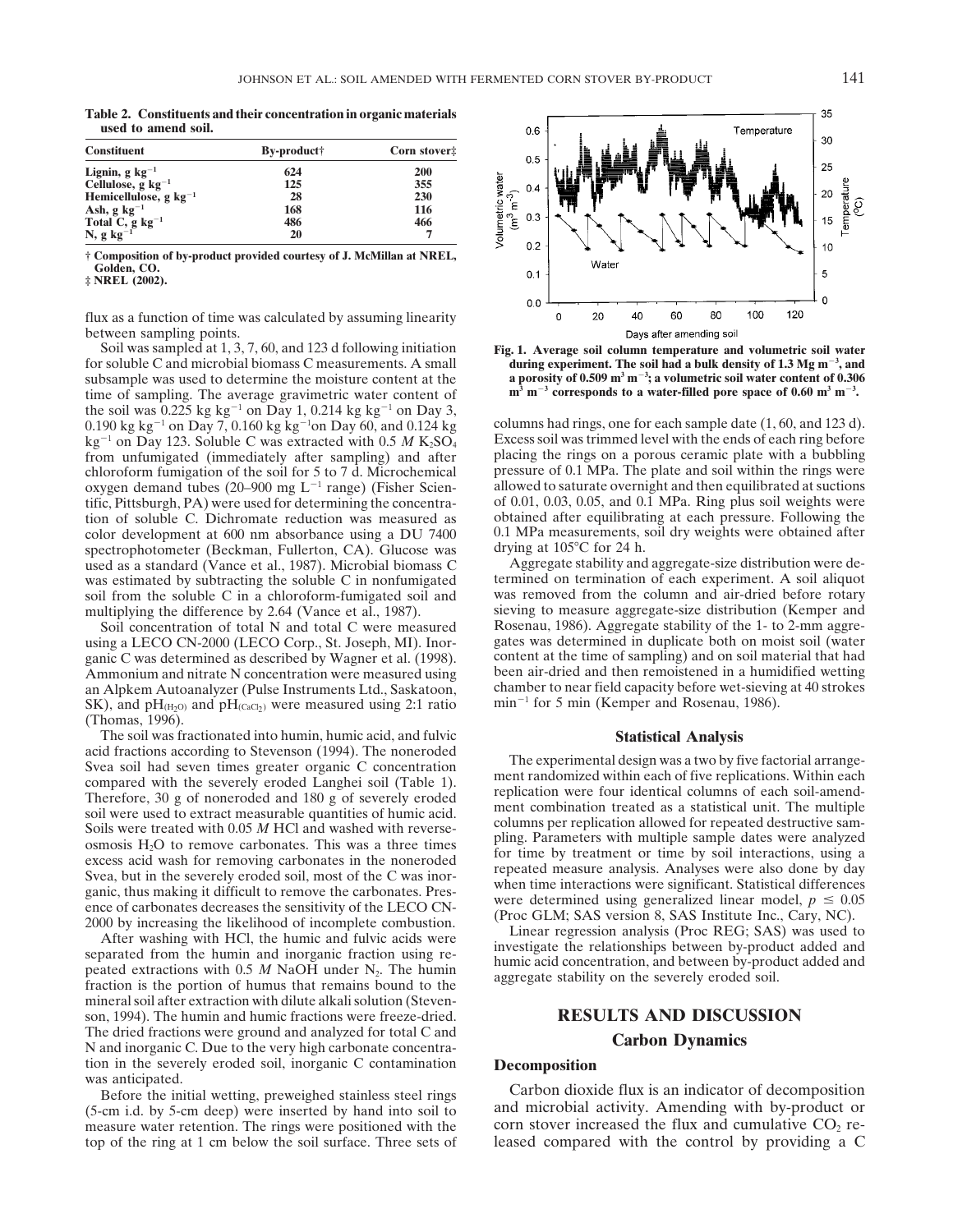| Soil               | <b>Amendment</b>   | Rate        | <b>Total</b><br>accumulated CO <sub>2</sub> | <b>Amendment C</b><br>release‡ |
|--------------------|--------------------|-------------|---------------------------------------------|--------------------------------|
|                    |                    | $g kg^{-1}$ | $g \text{CO}_2 \text{ m}^{-2}$              | $\%$                           |
| <b>Noneroded</b>   | <b>Control</b>     | 0.0         | 580 e§                                      | NA <sub>1</sub>                |
|                    | <b>By-product</b>  | 0.75#       | 616 e                                       | 17 <sub>b</sub>                |
|                    | <b>By-product</b>  | 3.0         | 785 d                                       | 15 <sub>b</sub>                |
|                    | <b>By-product</b>  | 6.1         | 933 $c$                                     | 14 <sub>b</sub>                |
|                    | <b>Corn Stover</b> | $2.4$ ††    | $1030$ ab                                   | 45a                            |
| Severely eroded    | <b>Control</b>     | 0.0         | 590 e                                       | <b>NA</b>                      |
|                    | <b>By-product</b>  | 0.75        | 724 d                                       | 46 a                           |
|                    | <b>By-product</b>  | 3.0         | 794 d                                       | 17 <sub>b</sub>                |
|                    | <b>By-product</b>  | 6.1         | 1010 <sub>b</sub>                           | 17 <sub>b</sub>                |
|                    | <b>Corn Stover</b> | 2.4         | 1080 a                                      | 51 a                           |
| Source of variance | df                 |             |                                             |                                |
| Soil (S)           |                    |             | **                                          | **                             |
| Amendment (A)      |                    |             |                                             |                                |
| $S \times A$       | 4                  |             | NS <sub>‡‡</sub>                            | **                             |

Table 3. Total CO<sub>2</sub> released from soil columns and the relative amount of C that originated from the amendment during incubation for **118 d.**

**\*\* Significant at the 0.01 probability level.**

† Significant at the 0.0001 probability level.<br>‡ Amendment C release = net C flux/g C in amendment × 100. Net C flux = (treatment flux – control flux).

§ Means within a column followed by a different letter are different at  $p = 0.05$ .

**¶ NA, Not applicable.**

# 0.75 g by-product kg<sup>-1</sup> soil had lignin equivalent to 2.4 g corn stover kg<sup>-1</sup> soil.<br>†† 2.4 g corn stover kg<sup>-1</sup> soil equivalent to 4.3 Mg ha<sup>-1</sup> dry stover after grain harvest.<br>‡‡ Not significant at the 0.05 probabilit

stover released 1.8 times as much total  $CO<sub>2</sub>$  compared  $CO<sub>2</sub>$ . C, but as decomposition progresses, the rate reflects the with the control. Compared with the control, the amount decomposition of lignin (Berg and Matzner, 1997).<br>of CO<sub>2</sub> released from soil amended with by-product The observed increases in CO<sub>2</sub> fluxes (Table 3) a of  $CO_2$  released from soil amended with by-product The observed increases in  $CO_2$  fluxes (Table 3) after ranged from 1.1 times (0.75 g by-product kg<sup>-1</sup>) to 1.7 amending the soil with by-product or corn stover were times (6.1 g by-product  $kg^{-1}$ ). Even with the 6.1 g bytimes (6.1 g by-product kg  $^{\circ}$ ). Even with the 6.1 g by-<br>product annul associated with increased soluble C and increased mi-<br>product kg<sup>-1</sup> treatment, the by-product amended soil<br>crobial biomass C (Table 4). A soil by

terns of  $CO<sub>2</sub>$  released were reported by Ajwa and Tabanential function. The initial rate of decomposition C and microbial biomass C for the 6.1 g by-product  $kg^{-1}$ 

source on both soils (Table 3). Soil amended with corn reflects initial concentration of N and readily available

product kg<sup>-1</sup> treatment, the by-product amended soil<br>did not release as much CO<sub>2</sub> as the corn stover<br>treatment.<br>The CO<sub>2</sub> flux on all sampling dates increased by<br>amending the soil compared with the control (data not<br>sho bowed a double exponential equation  $(r^2 = 0.99)$  for<br>each soil and amendment combination. An exponential therefore only main effects are shown. The noneroded<br>model provides a realistic model both mathematically soil inher model provides a realistic model both mathematically soil inherently had more soluble C and microbial bio-<br>and biologically (Wieder and Lang 1982) Similar pat-<br>mass C compared with the severely eroded soil. Amendand biologically (Wieder and Lang, 1982). Similar pat-<br>terns of CO<sub>2</sub> released were reported by Aiwa and Taba-<br>ing the soil increased both soluble C and microbial biotabai (1994), which they described with a multiple expo- mass C, but not equally among sampling dates. Soluble

**Table 4. Soil and amendment treatment means for soluble C and microbial biomass C sampled at several times during incubation with** different levels of by-product or corn stover. Soil by amendment interaction was not significant at  $p \leq 0.05$ .

|              | Soil             |                  |                                                     | <b>Amendment</b> |                      |       |              |  |  |  |
|--------------|------------------|------------------|-----------------------------------------------------|------------------|----------------------|-------|--------------|--|--|--|
| Day          | <b>Noneroded</b> | Severely eroded  | <b>Control</b>                                      |                  | <b>By-product</b>    |       | Corn stover  |  |  |  |
|              |                  |                  |                                                     |                  | $g \ kg^{-1} \ soil$ |       |              |  |  |  |
|              |                  |                  | 0.0                                                 | $0.75\dagger$    | 3.0                  | 6.1   | $2.4+$       |  |  |  |
|              |                  |                  | Soluble C, $\mu$ g C g <sup>-1</sup> soil           |                  |                      |       |              |  |  |  |
| 1            | $83a$ §          | 57 b             | 65 d                                                | 67 cd            | $72$ ab              | 76 a  | <b>71 bc</b> |  |  |  |
| 3            | 78 a             | 57 b             | 62 <sub>b</sub>                                     | 63 <sub>b</sub>  | 66 b                 | 73a   | 74 a         |  |  |  |
| 7            | 73 a             | 59 b             | 62 <sub>b</sub>                                     | 61 <sub>b</sub>  | 68 a                 | 70a   | 69 a         |  |  |  |
| 60           | 69 a             | 53 b             | 56 c                                                | 56 c             | 61 bc                | 67 a  | $64$ ab      |  |  |  |
| 123          | 55 a             | 44 b             | 45c                                                 | 47 bc            | $52$ ab              | 54 a  | 49ab         |  |  |  |
|              |                  |                  | Microbial biomass C, $\mu$ g C g <sup>-1</sup> soil |                  |                      |       |              |  |  |  |
| $\mathbf{1}$ | 366a             | 277 <sub>b</sub> | 310a                                                | 306a             | 331a                 | 338 a | 324a         |  |  |  |
| 3            | 403a             | 349 b            | 334 с                                               | 354c             | 384 b                | 411 a | 398 ab       |  |  |  |
| 7            | 369a             | 315 <sub>b</sub> | 296c                                                | 316c             | 336 b                | 383 a | 380 a        |  |  |  |
| 60           | 396 a            | 314 <sub>b</sub> | 313 <sub>b</sub>                                    | 348 ab           | 368a                 | 377a  | 367a         |  |  |  |
| 123          | 334 a            | 250 <sub>b</sub> | 260c                                                | 284 bc           | 287 bc               | 329a  | 301 ab       |  |  |  |

† 0.75 g by-product kg<sup>-1</sup> soil had lignin equivalent to 2.4 g corn stover kg<sup>-1</sup> soil.<br>‡ 2.4 g corn stover kg<sup>-1</sup> soil equivalent to 4.3 Mg ha<sup>-1</sup> dry stover after grain harvest.

§ Means within soil and amendment categories of each row followed by a different letter are different at  $p \le 0.05$ .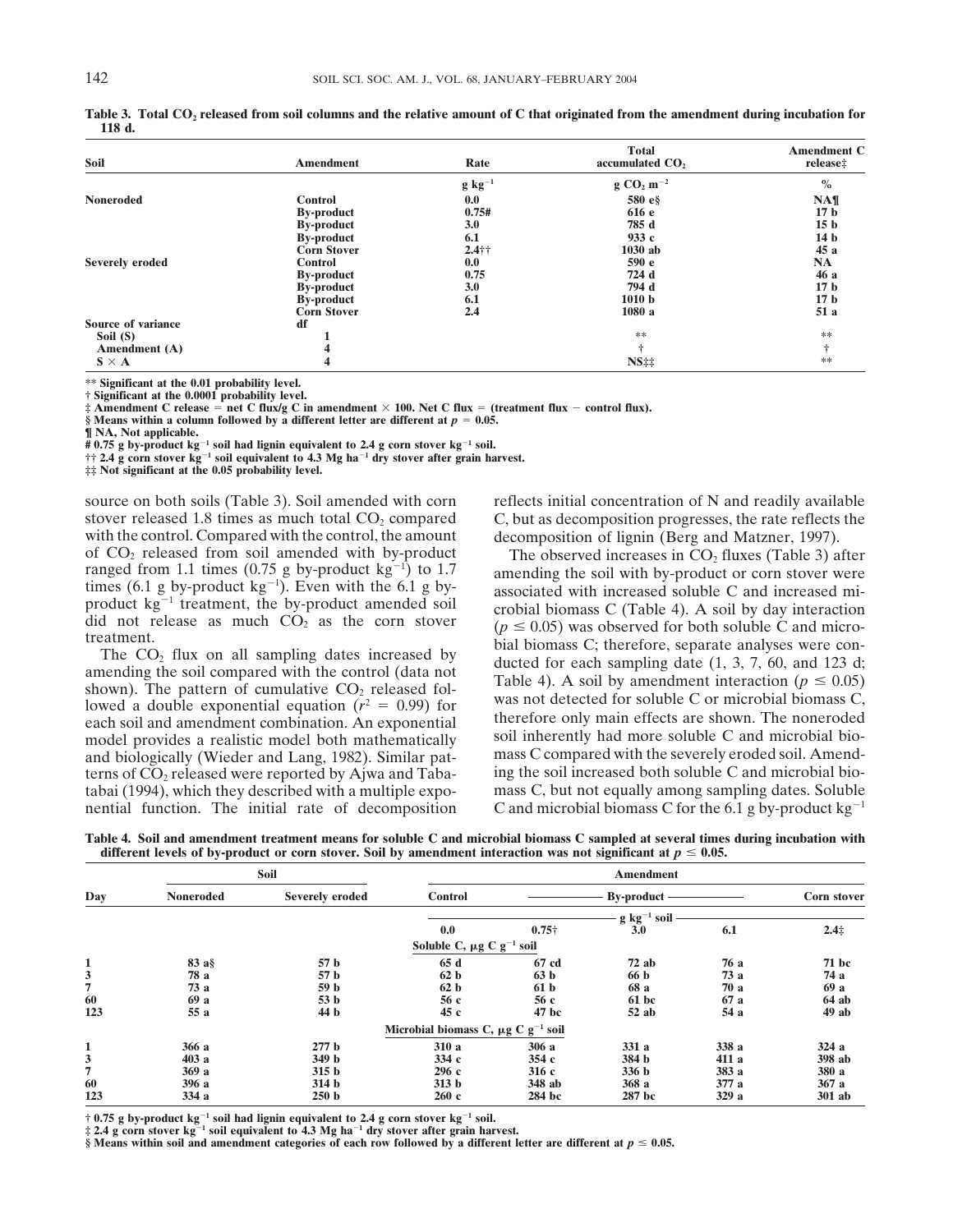the control at the 123-d sampling date.  $C \text{ kg}^{-1}$  in the severely eroded soil and about 20 g C

newly added C compared with C previously in the soil the noneroded soil from 2.4 g corn stover kg<sup>-1</sup> treatment was estimated based on net  $CO_2$  flux (Table 3). The net represented only 2.5% of the initial SOC. In contrast,  $CO<sub>2</sub>$  flux from a treatment was calculated by subtracting  $C$  from 2.4 g corn stover kg<sup>-1</sup> represented 17% of the the amount of C released from the control treatment. organic C on the severely eroded soil. The C remaining This calculation neglects potential priming effects. Corn after adding 6.1 g by-product  $kg^{-1}$  to the soil represented stover decomposed quicker and had up to 3.8 times 12% of the SOC on the noneroded soil and 80% of initial more amendment C released than from the by-product SOC on the severely eroded soil. Thus, it is reasonable to

with about 70 for corn stover (Table 2; NREL, 2002). eroded soil. The lignin/N ratio was 31 for the by-product and 29 for corn stover. Based on C/N and lignin/N ratios, the by- **Humin and Humic Fraction** product would be expected to decompose at the same or faster rate than corn stover. Other researchers (Goris- Soil humus is stabilized SOM (Stevenson, 1994). Sum and Cotrufo, 2000; Sowerby et al., 2000) also re-<br>
Humin is organic matter bound tightly to the soil parti-<br>
norted that C/N was inadequate for explaining decom-<br>
les and remains associated with the mineral component ported that C/N was inadequate for explaining decomposition. Decomposition rate is also dependent on N of the soil (Stevenson, 1994). Amendment treatments availability (Eiland et al. 2001a) WEPS (Doran et al. did not alter the humin fraction concentrations in either

At the end of the four months, the soil columns re-<br>ased an average of 56% of the corn stover C and 20% Humic acid is defined as soluble in dilute alkali but leased an average of 56% of the corn stover C and 20% by Eiland et al. (2001b). Using Table 2 and literature should have decomposed. Thus, there was good agreecomposition predicted based on decomposition of indi-

other laboratory incubations. Stott and Martin (1990) contaminates (Stevenson, 1994). found that decomposing corn stover released 59% of Averaged across soils on Day 1, the by-product (even initial C as CO<sub>2</sub> during 12 wk in a laboratory study. at the 0.75 g by-product  $kg^{-1}$  rate) increased the conceninitial C as  $CO_2$  during 12 wk in a laboratory study. at the 0.75 g by-product kg<sup>-1</sup> rate) increased the concen-<br>Burgess et al. (2002) found between 30 and 40% of tration of humic acid and the C and N in the humic Burgess et al.  $(2002)$  found between 30 and 40% of corn stover in litterbags was decomposed during 193 d. fraction compared with the control (Table 5). By 60 d, Several researchers (Broder and Wagner, 1988; Burgess when averaged across soils, an increase in humic acid et al., 2002; Buyanovsky and Wagner, 1997; Stott and and C and N in the humic fraction were measurable Martin, 1990) found that of the original C added in only in the 3.0 and 6.1 g by-product  $kg^{-1}$  treatments. residue, only about 30% remained at 1 yr and only 10% By 123 d, the same pattern was still observed for humic remained at 2 yr from application. Added C remaining C averaged across both soils, but not for humic N. in the soil can contribute to SOM and may impact soil Humic acid concentration at 123 d increased on the properties. Stott and Martin (1990) reported that at 1 yr, severely eroded soil with addition of by-product  $(r^2 =$ 20% of wheat lignin had decomposed with 99% of the  $0.97, p < 0.009$ ; Fig. 2). This relationship between humic remaining lignin associated with soil humus. acids and by-product was not apparent on the non-

stover remained in the soil, given that corn stover had that humification occurred for at least some of the 466 g C kg<sup>-1</sup> (Table 3). The by-product had 486 g C amendment into the humic fraction. However, it is possi $kg^{-1}$ ; at the 6.1 g by-product kg<sup>-1</sup> soil application rate, ble that the by-product was extracted from the soil durthere would be 2.4 g C kg<sup>-1</sup> soil remaining at 123 d ing the humic acid extraction without it under going

soil and corn stover treatment were still greater than (Table 2). The initial organic C concentration was 3 g The amount of C released that originated from the kg<sup>-1</sup> in the noneroded soil (Table 1). The C remaining in treatments (Table 3). assume that added C impacted soil properties of the The by-product had a C/N ratio of about 24 compared severely eroded soil more than it did those of the non-

availability (Eiland et al., 2001a), WFPS (Doran et al.,<br>
1988), aeration, pH, reduction-oxidation potential, and<br>
temperature (Paul, 1991).<br>
At the end of the four months the soil columns re-<br>
at the end of the four month

of the by-product C. The differences in the C released insoluble in dilute acid (Stevenson, 1994). A soil by day from amendments reflect the differences in the decom-<br>interaction ( $p \le 0.05$ ) was observed for humic acid and position rates of the component parts of the decompos-<br>ing materials (Table 2). Half-lives are considered 0.6 d fore, separate analyses were conducted for each saming materials (Table 2). Half-lives are considered 0.6 d fore, separate analyses were conducted for each sam-<br>for sugars, 7 d for hemicellulose, 14 d for cellulose, and pling date (1, 60, and 123 d; Table 5). A soil by ame 364 d for lignin (Hagin and Amberger, 1974, cited in ment interaction  $(p \le 0.05)$  was not detected for the C<br>Kumar and Goh. 2000). Longer half-lives were reported and N concentration in the humic fractions, therefore Kumar and Goh, 2000). Longer half-lives were reported and N concentration in the humic fractions, therefore for hemicellulose (21–26 d) and for cellulose (100–150 d) only main effects are shown. The noneroded soil had for hemicellulose (21–26 d) and for cellulose (100–150 d) only main effects are shown. The noneroded soil had<br>by Eiland et al. (2001b). Using Table 2 and literature 15 times greater humic acid, six to eight times greater range of reported half-lives, we predicted that about 50 C and about five times greater N in the humic fraction to 60% of the corn stover should be decomposed by compared with the severely eroded soil. The C in the 118 d. Likewise, about 22 to 25% of the by-product humic fraction was assumed organic. There was insuffi-118 d. Likewise, about 22 to 25% of the by-product humic fraction was assumed organic. There was insuffi-<br>should have decomposed. Thus, there was good agree-<br>cient humic material to determine any inorganic C conment between the observed decomposition and the de-<br>composition content and the low C and<br>composition of indi-<br>N concentrations were indicative of high ash content. vidual components (Tables 2 and 3). It is common for humic acid extracted in dilute alkali The decomposition of corn stover was consistent with and precipitated with dilute acid to contain inorganic

At the end of the study, 0.50 g C kg<sup>-1</sup> soil from corn eroded soil  $(r^2 < 0.1; p > 0.05)$ . These results suggest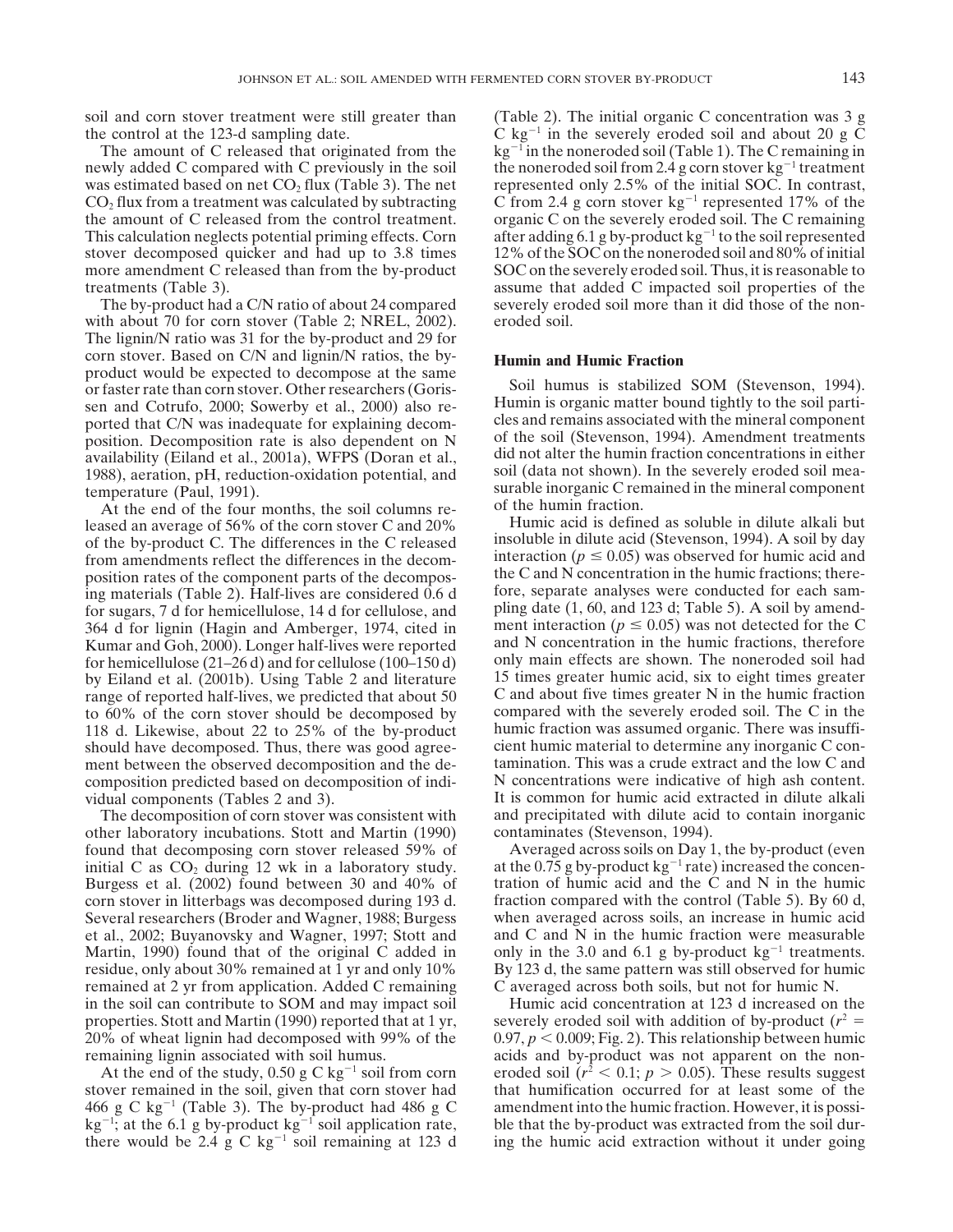|                           |                         |                                                             |                                           |                                                  | <b>Amendment</b>                        |                          |                                                 |  |
|---------------------------|-------------------------|-------------------------------------------------------------|-------------------------------------------|--------------------------------------------------|-----------------------------------------|--------------------------|-------------------------------------------------|--|
| Day                       | <b>Noneroded</b>        | Severely eroded                                             | <b>Control</b>                            |                                                  | <b>By-product</b>                       |                          | Corn stover                                     |  |
|                           |                         |                                                             |                                           |                                                  | $g kg^{-1} soli$                        |                          |                                                 |  |
|                           |                         |                                                             | 0.0                                       | $0.75\dagger$                                    | 3.0                                     | 6.1                      | $2.4+$                                          |  |
|                           |                         |                                                             | Humic acid, g humic acid $kg^{-1}$ soil   |                                                  |                                         |                          |                                                 |  |
| 1<br>60<br>123            | 26a<br>29a<br>36a       | 2 <sub>b</sub><br>2 <sub>b</sub><br>2 <sub>b</sub>          | 12 <sub>b</sub><br>15 <sub>b</sub><br>20a | 14 a<br>15 <sub>b</sub><br>18a                   | 15a<br>16ab<br>20a                      | 16a<br>18a<br>21a        | 13ab<br>15 <sub>b</sub><br>18a                  |  |
|                           |                         |                                                             | Humic C, g humic C $kg^{-1}$ soil         |                                                  |                                         |                          |                                                 |  |
| 1<br>60<br>123            | 4.6a<br>4.6a<br>4.8a    | 0.9 <sub>b</sub><br>0.9 <sub>b</sub><br>0.8 <sub>b</sub>    | 2.2 d<br>2.4c<br>2.6 <sub>b</sub>         | $2.6$ cb<br>2.5 <sub>b</sub><br>2.6 <sub>b</sub> | 3.5a<br>2.8 <sub>b</sub><br>$3.1$ ab    | $2.5$ cd<br>3.4a<br>3.4a | 2.4c<br>2.4c                                    |  |
|                           |                         |                                                             | Humic N, g humic N $kg^{-1}$ soil         |                                                  |                                         |                          |                                                 |  |
| $\mathbf{1}$<br>60<br>123 | 0.43a<br>0.43a<br>0.44a | 0.08 <sub>b</sub><br>0.08 <sub>b</sub><br>0.08 <sub>b</sub> | 0.21c<br>0.24 <sub>b</sub><br>0.25a       | $0.24$ bc<br>0.24 <sub>b</sub><br>0.24a          | $0.27$ ah<br>0.26 <sub>b</sub><br>0.28a | 0.29a<br>0.29a<br>0.29a  | 0.24 <sub>b</sub><br>0.24 <sub>b</sub><br>0.23a |  |

**Table 5. Soil and amendment treatment means for humic acid, humic C, and humic N at different times during incubation with different levels of by-product or corn stover. Soil by amendment interaction was not significant at**  $p \leq 0.05$ **.** 

 $\dagger$  0.75 g by-product kg $^{-1}$  soil had lignin equivalent to 2.4 g corn stover kg $^{-1}$  soil.<br> $\ddagger$  2.4 g corn stover kg $^{-1}$  soil equivalent to 4.3 Mg ha $^{-1}$  dry stover after grain harvest.

§ Means within soil and amendment categories of each row followed by a different letter are different at  $p \le 0.05$ .

acid extraction procedure. After the procedure, at least 0.3  $g g^{-1}$  of the fermentation by-product was recovered in the humic fraction but only a trace of the corn stover was recovered in the humic fraction. From our present product, only that humic acid increased proportionally due to high microbial activity.<br>to by-product addition in an eroded soil. Nitrogen mineralization was estimated from the dif-

## **Nitrogen Dynamics**

with the control and the other amendment treatments A soil by day interaction was observed for  $NO_3^-$ –N concentration. The  $NO_3^-$ –N concentration increased in the





humification. To test this possibility, the fermentation noneroded soil (48%) and severely eroded soil (74%) by-product and corn stover were subjected to the humic during the course of the experiment. The noneroded soil had about two times greater  $NO<sub>3</sub><sup>-</sup>$ N compared with the severely eroded soil at each sampling date. Lower  $NO<sub>3</sub><sup>-</sup>-N$  concentration was detected in soil amended with corn stover at all three sample dates  $(1, 60, 40)$ experiment it is not possible to ascertain the degree of 123 d) compared with the control or the by-product humification, which occurred to the fermentation by-<br>amended soils, probably due to greater immobilization amended soils, probably due to greater immobilization

ference between final and initial concentrations of  $_{4}^{+}$ –N and NO<sub>3</sub>–N (Tables 6 and 7). The production The addition of 3.0 and 6.1 g by-product  $kg^{-1}$  of soil of  $NO_3^-$ –N accounted for about 80% of the total N miner-<br>3 itially increased the concentration of total N compared alized during the 123-d incubation in the by-prod initially increased the concentration of total N compared alized during the 123-d incubation in the by-product<br>with the control and the other amendment treatments study. Soil amended with corn stover produced about (Table 6). Only the main treatment effects on total N three times less  $NO<sub>3</sub> - N$  (3.0 mg N kg<sup>-1</sup> soil) compared are shown, as the soil by amendment interaction was with the control and the by-product amended soils (avnot significant. By 60 d, differences in N concentration serage 9.5 mg N kg<sup>-1</sup> soil) during the first 60 d (Tables were no longer apparent among amendment treatments. 6 and 7). The control treatment (16 mg N kg<sup>-1</sup> soil)<br>A soil by day interaction was observed for NO<sub>2</sub>-N con-<br>produced 1.3 times greater NO<sub>3</sub>-N and the 6.1 g byproduct  $kg^{-1}$  soil treatment produced 1.6 times greater  $N(19 \text{ mg N kg}^{-1} \text{ soil})$ , compared with corn stover (12 mg) N kg<sup>-1</sup> soil) in 123 d. The NH $_4^+$ –N concentration (4.3 mg  $NH_4^+$ -N kg<sup>-1</sup>soil) was not different between soils or among treatments at any sampling date.

> Mineralization and immobilization of N during decomposition influences plant available N (Vigil and Kissel, 1991). The by-product had 20 g N kg<sup>-1</sup> and the corn stover had 7 g N  $\text{kg}^{-1}$  (Table 2). Adding material with a N concentration  $\leq 5$  g kg<sup>-1</sup> to soil generally results in net immobilization (Vigil and Kissel, 1991). We found that net mineralization occurred, based on the increase in  $NO<sub>3</sub><sup>-</sup>-N$  with time (Tables 6 and 7). The amount of N mineralized from the added residue was highly variable among treatments with an overall coefficient of variation of 500%.

The addition of material with C/N ratio of 24 (by-Fig. 2. Concentration of humic acid as a linear function of by-product of the dutition of indiction of indication with C/IN Tatio Of 24 (by-<br>
Fig. 2. Concentration of humic acid as a linear function of by-product or 70 (c dall et al., 1986). Vigil and Kissel (1991) found that N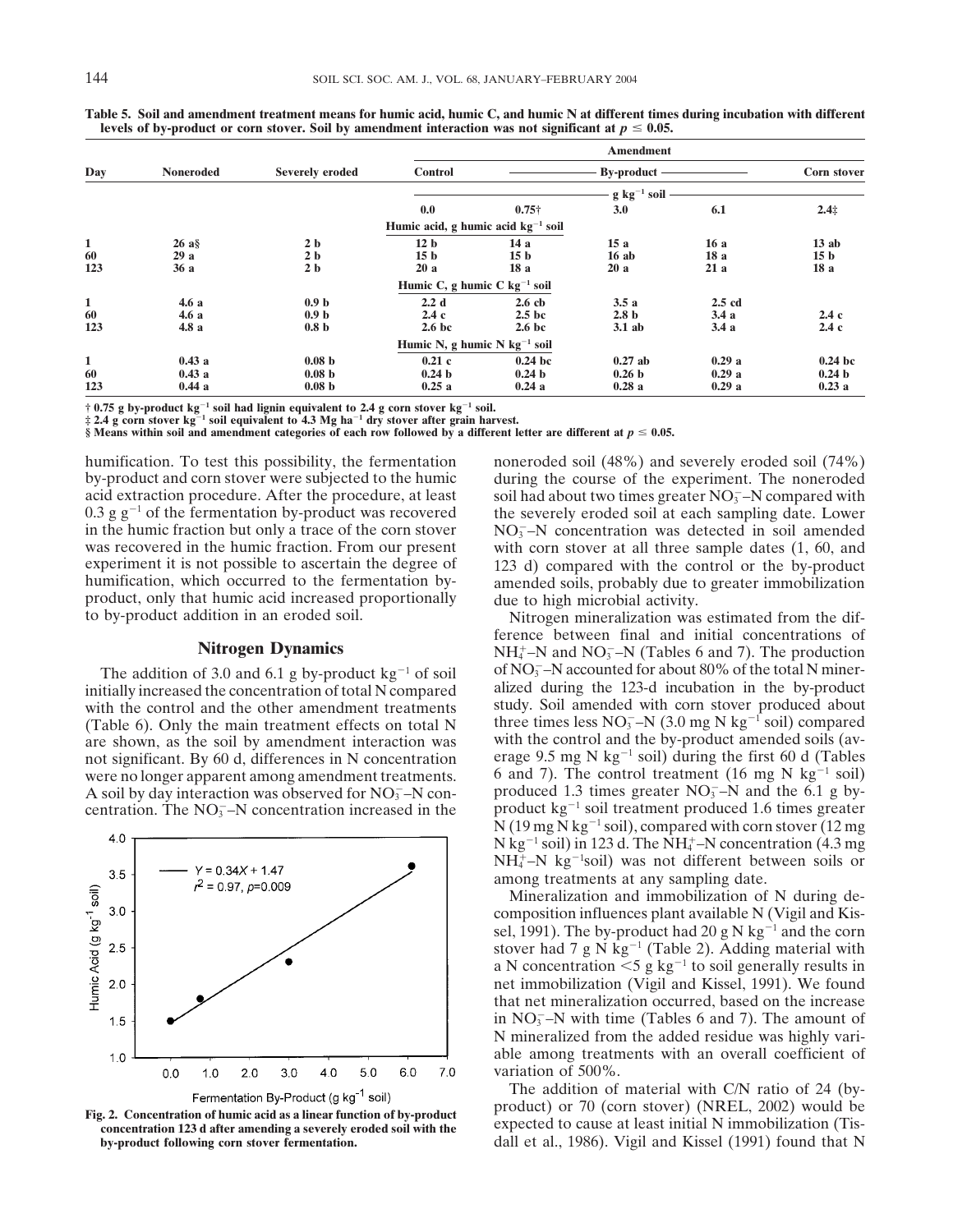|                                            |     | Soil              |                   | <b>Amendment</b>  |                   |                   |        |                    |  |  |
|--------------------------------------------|-----|-------------------|-------------------|-------------------|-------------------|-------------------|--------|--------------------|--|--|
| <b>Property</b>                            | Day | <b>Noneroded</b>  | Severely eroded   | <b>Control</b>    |                   | <b>By-product</b> |        | <b>Corn stover</b> |  |  |
|                                            |     |                   |                   | $g kg^{-1} soli$  |                   |                   |        |                    |  |  |
|                                            |     |                   |                   | 0.0               | $0.75\dagger$     | 3.0               | 6.1    | $2.4+$             |  |  |
| $C_{\text{tot}}$ , g kg <sup>-1</sup> soil | 123 | 21.9 <sub>b</sub> | 30.1a             | 25.7 <sub>b</sub> | 25.7 <sub>b</sub> | 26.2 <sub>b</sub> | 26.9a  | 25.3 <sub>b</sub>  |  |  |
| $C_0$ , g kg <sup>-1</sup> soil            | 123 | 19.8 a            | 4.1 <sub>b</sub>  | $11.3$ ab         | 10.4 <sub>b</sub> | 12.8ab            | 13.6a  | 11.5 <sub>b</sub>  |  |  |
| $C_0/N$ ratio, g g <sup>-1</sup>           | 123 | 12.0a             | 5.6 <sub>b</sub>  | 7.9 a             | 8.8 a             | 9.6a              | 10.3a  | 7.3a               |  |  |
| Total N, $g \text{ kg}^{-1}$               |     | 1.64a             | 0.67 <sub>b</sub> | 1.1 <sub>b</sub>  | 1.1 <sub>b</sub>  | 1.2a              | 1.2a   | 1.1 <sub>b</sub>   |  |  |
|                                            | 60  | 1.71a             | 0.73 <sub>b</sub> | 1.2a              | 1.2a              | 1.2a              | 1.2a   | 1.2a               |  |  |
|                                            | 123 | 1.72a             | 0.69 <sub>b</sub> | 1.2a              | 1.2a              | 1.2a              | 1.3a   | 1.2a               |  |  |
| $NO_3^-$ -N, mg kg <sup>-1</sup>           |     | 37.3a             | 18.4 <sub>b</sub> | 29.3a             | 28.6a             | 30.1a             | 29.5a  | 21.8 <sub>b</sub>  |  |  |
|                                            | 60  | 47.7 a            | 24.4 <sub>b</sub> | 38.5a             | 39.4a             | 38.6 a            | 38.9 a | 24.8 <sub>b</sub>  |  |  |
|                                            | 123 | 55.1 a            | 31.9 <sub>b</sub> | $45.5$ ab         | $46.3$ ab         | 43.7 <sub>b</sub> | 48.1 a | 33.9c              |  |  |

Table 6. Soil and amendment treatment means for total soil C (C<sub>tot</sub>), organic C (C<sub>o</sub>), mass ratio (C<sub>o</sub>/N) of organic C to total N, total N, and NO<sub>3</sub><sup> $-$ </sup>N. Soil by amendment interaction was not significant at  $p \leq 0.05$ .

† 0.75 g by-product kg<sup>-1</sup> soil had lignin equivalent to 2.4 g corn stover kg<sup>-1</sup> soil.<br>‡ 2.4 g corn stover kg<sup>-1</sup> soil equivalent to 4.3 Mg ha<sup>-1</sup> dry stover after grain harvest.

§ Means within soil and amendment categories of each row followed by a different letter are different at  $p \le 0.05$ .

and the lignin to N ratio could explain 80% of the **Aggregate Stability** variability of N mineralized in a season from incorpo-<br>rated crop residue. Using their equation,  $\lbrack\% N \rbrack$  mineral-<br>ized = 0.62 + (1.333 × g N kg<sup>-1</sup>) - (0.875 × lignin/N kg<sup>-1</sup> measured on the nonorded soil samples b and lignin concentration [N mineralized =  $-5.01 +$  mcrease u<br>(1.52 ×g N kg<sup>-1</sup>) – (0.004 × g lignin kg<sup>-1</sup>)], the pre-(1.52  $\times$  g N kg<sup>-1</sup>) – (0.004  $\times$  g lignin kg<sup>-1</sup>)], the pre-<br>dicted value was nearer our observed amounts of N min-<br>eralized.<br>In our experiment, the ratio of observed C released samples. Aggregate stability of the sev

to N mineralized (C<sub>rel</sub>/N<sub>min</sub>) increased with the addition increased with additions of by-product ( $r^2 = 0.98$ ;  $p <$ <br>of by-product or corn stover (Table 7) and exceeded the 0.005; Fig. 3). Soil amended with corn stover of by-product or corn stover (Table 7) and exceeded the  $C/N$  ratio of the by-product and corn stover. Nitrogen water-stable aggregates  $kg^{-1}$  compared with 840 g water immobilized into the microbial biomass was likely the stable aggregates kg<sup>-1</sup> in soil amended with 6.1 g by-<br>reason for increasing C<sub>rel</sub>/N<sub>min</sub>. Corn stover addition led product kg<sup>-1</sup>. There were no measurable changes to immobilization of N into microbial biomass (Table 7). water-stable aggregates on the noneroded soil associ-<br>Soil amended with 6.1 g by-product  $k\sigma^{-1}$  soil or with atted with amending the soil with fermentation by-pro Soil amended with 6.1 g by-product  $kg^{-1}$  soil or with ated with amending the soil with fermentation the corn stover, had a larger microbial biomass C pool uct or corn stover compared with the control. the corn stover, had a larger microbial biomass C pool uct or corn stover compared with the control.<br>
compared with the control at all sampling dates except The severely eroded soil averaged 4.1 g organic C compared with the control at all sampling dates except readily available C (e.g., cellulose and hemicellulose) nents of microbial biomass should also increase. tion was the same on the noneroded soil before and

ized =  $0.62 + (1.333 \times g N kg^{-1}) - (0.875 \times liquid)$ <br>
ratio)], we predicted that 9% of the corn stover N and<br>
27% of the N from the by-product should be mineral-<br>
ized, which overestimated the amount of mineralization<br>
observed (Table

In our experiment, the ratio of observed C released samples. Aggregate stability of the severely eroded soil<br>to N mineralized (C<sub>re</sub>/N<sub>min</sub>) increased with the additions of by-product (*r*<sup>2</sup> = 0.98; *p* <

the initial sample date (Table 4). As the amount of  $kg^{-1}$  averaged across amendment treatments, 123 d after readily available C (e.g., cellulose and hemicellulose) application (Table 6), a 37% increase compared with increases, C and N incorporated into structural compo- initial concentration (Table 1). The organic C concentra-

|  |  |  |  | Table 7. Mass ratio of C released to N mineralized (C <sub>Rel</sub> /N <sub>min</sub> ), net N mineralization, N immobilized, and fraction of net N mineralized |  |  |
|--|--|--|--|------------------------------------------------------------------------------------------------------------------------------------------------------------------|--|--|
|  |  |  |  | from amendment during the 123-d incubation with different level of by-product or corn stover.                                                                    |  |  |

|                                                             |                   | <b>Soil</b>       | <b>Amendment</b> |                          |          |                   |                    |  |
|-------------------------------------------------------------|-------------------|-------------------|------------------|--------------------------|----------|-------------------|--------------------|--|
| <b>Observed or Predicted</b>                                | Noneroded         | Severely eroded   | <b>Control</b>   | <b>By-product</b>        |          |                   | <b>Corn stover</b> |  |
|                                                             |                   |                   |                  | $g \text{ kg}^{-1}$ soil |          |                   |                    |  |
|                                                             |                   |                   | 0                | $0.75\dagger$            | 3.0      | 6.1               | $2.4+$             |  |
| $C_{\text{Rel}}/N_{\text{min}}$ g g <sup>-1</sup>           | 60 <sub>b</sub>   | 78 a              | 45 с             | 51 c                     | 73 b     | 71 b              | 102a               |  |
| Predicted C, $g \text{ kg}^{-1}$ soil                       | 0.19a             | 0.14 <sub>b</sub> | 0.18a            | 0.15a                    | 0.17a    | 0.17a             | 0.14a              |  |
| Actual minus predicted, $g C kg^{-1} soli$                  | 0.82 <sub>b</sub> | 0.91a             | 0.55 e           | 0.69 <sub>d</sub>        | 0.86c    | 1.04 <sub>b</sub> | 1.19a              |  |
| Net total N mineralization, $\mu$ g N g <sup>-1</sup> soil¶ | 18 a              | 14 b              | 18 a             | 18 a                     | 12a      | 18 a              | 13 a               |  |
| N immobilized, $g \text{N}$ kg <sup>-1</sup> soil           | 0.14a             | 0.13a             | 0.09a            | 0.15a                    | 0.10a    | 0.016a            | 0.16a              |  |
| N Mineralized from                                          |                   |                   |                  |                          |          |                   |                    |  |
| amendment N, $g g^{-1}$ #                                   | 0.04a             | $-0.11 a$         | NA††             | 0.13a                    | $-0.06a$ | 0.04a             | $-0.23a$           |  |

 $\dagger$  0.75 g by-product kg $^{-1}$  soil had lignin equivalent to 2.4 g corn stover kg $^{-1}$  soil.<br> $\ddagger$  2.4 g corn stover kg $^{-1}$  soil equivalent to 4.3 Mg ha $^{-1}$  dry stover after grain harvest.

§ Means within soil and amendment categories of each row followed by a different letter are different at  $p \le 0.05$ .

**¶ Total N mineralized in the amended sample minus the N mineralized in the control, divided by the N added in the amendment.**

**# A negative value indicates immobilization.**

**†† NA, not applicable.**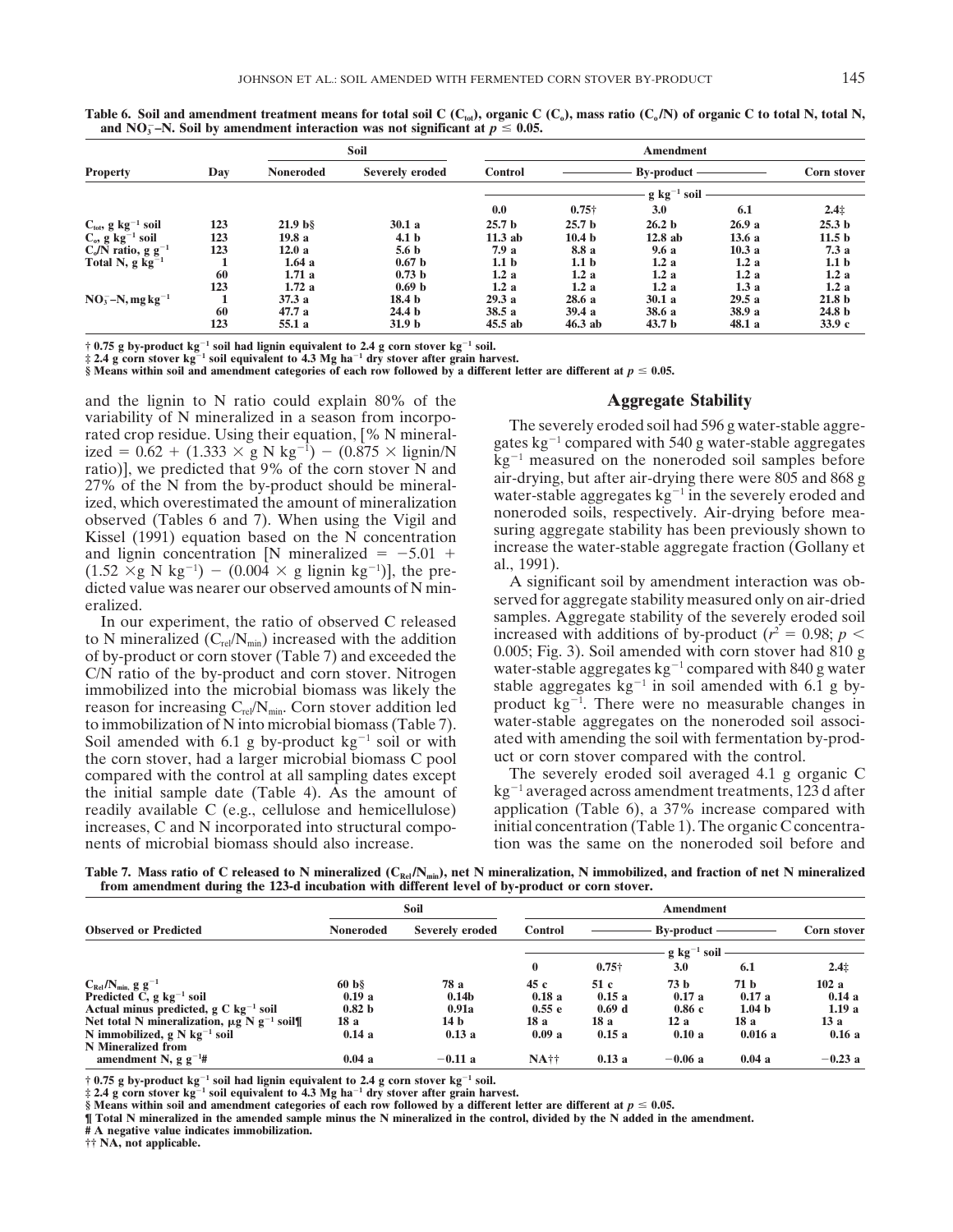

**a severely eroded soil with the by-product following corn stover fer-**

after amendments (Tables 1 and 6). On the severely<br>eroded soil, humic acid concentration, and stable aggre-<br>gates increased linearly with increased by-product addi-<br>gates increased linearly with increased by-product addi-<br> gates increased linearly with increased by-product addition (Fig. 2 and 3). Increased organic matter tends to Barber, S.A. 1979. Corn residue management and soil organic matter.<br>
increase water-stable aggregation (Tisdall and Oades Agron. J. 71:625–627. increase water-stable aggregation (Tisdall and Oades,<br>1982). These results provide limited evidence that the<br>application of the fermentation by-product would have<br>a positive influence on soil stability at least on a de-<br>Br graded soil. **decomposition of corn, wheat and soybean residue.** Soil Sci. Soc.

This work shows that amending soil with the fermen-<br>tion by-product following ethanol production from<br>soil organic matter on Sanborn field p. 73–83. In E.A. Paul et al. tation by-product following ethanol production from corn stover could improve soil properties. However, (ed.) Soil organic matter in temperate agroecosystems. CRC Press, returning by-product to the field may not negate all<br>potential problems of removing corn stover, as it pro-<br>vides little ground cover. Amending the soil with by-<br>functions. Agron. J. 94:38-47. product adds slowly decomposing C to the soil. The Clapp, C.E., R.R. Allmaras, M.F. Layese, D.R. Linden, and R.H. addition of new C may have a larger impact on soil Dowdy. 2000. Soil organic carbon and 13-C abundance as re addition of new C may have a larger impact on soil<br>properties of severely eroded soil with low organic C<br>compared with noneroded soil with a large pool of or-<br>ganic C. The slow decomposition and long residence<br>ganic C. The ganic C. The slow decomposition and long residence mand. Energy Information Agency, Washington, DC [Online].<br>
time of the by-product in the soil may allow the by-<br>
Available at http://www.eia.doe.gov/oiaf/analysispaper/pdf time of the by-product in the soil may allow the by-<br>
product to make a large and long-term contribution to<br>
SOM, which could be especially beneficial in severely<br>
and N cycling as regulated by and S. Stamatiadis. 1988. Mi

Corn stover is not a waste product. Corn stover pro-<br>des a food source for soil fauna, surface residue to Dugas, W.A. 1993. Micrometeorological and chamber measurements vides a food source for soil fauna, surface residue to<br>minimize erosion, and contributes to nutrient cycling<br>(e.g., C, N, P). Thus, sustainable use of corn stover<br>for ethanol production could be developed only with<br>the dir for ethanol production could be developed only with tion during the tion during region of stover removal (avoiding bigbly  $272-280$ ). prudent management of stover removal (avoiding highly 272–280.<br>eroded areas, and assuring maintenance of SOC) and Eiland, F., M. Leth, M. Klamer, A.M. Lind, H.E.K. Jensen, and J.J.L.

Many issues remain concerning the overall feasibility Franzluebbers, A.J. 1999. Microbial activity in response to water-<br>Illuloge biomass filled pore space of variably eroded southern Piedmont soils. Appl. of using corn stover or other high cellulose biomass<br>for ethanol production. While fermentation processes<br>advance, the cost of removing corn stover and its envi-<br>alter and its stratification with depth. Soil Tillage ronmental contributions should not be ignored. Before Res.  $66:197-205$ .

stover removal becomes widespread, soil-specific removal rates should be determined for profitable stover use with minimal erosion, nutrient, and SOM losses. Application of fermentation product to eroded soils may provide both a safe means of disposal as well as a benefit to soil properties.

### **ACKNOWLEDGMENTS**

Project supported by the United States Department of Energy and the Minnesota Agricultural Experiment Station. Thank you to Jim McMillan at the National Renewable Energy Laboratory, Golden, CO, for providing composition information and the corn stover fermentation by-product. Thank you to N. Barbour, L. Buchholz, B. Burmeister, A. Donovan, J. Gagner, J. Hanson, S. Larson, S. VanKempen, A. Wilts and C. Wente, for their excellent technical assistance and to R. Fermentation By-Product (g kg<sup>-1</sup> soil)<br>Fig. 3. Water-stable aggregates from air-dried severely eroded soil as<br>a linear function of by-product concentration 123 d after amending<br>a linear function of by-product concentrati

## **mentation. REFERENCES**

- 
- 
- 
- 
- Broder, M.W., and G.H. Wagner. 1988. Microbial colonization and Am. J. 52:112–117.
- Burgess, M.S., G.R. Mehuys, and C.A. Madramootoo. 2002. Decom-**CONCLUSIONS** position of grain-corn residues (*Zea mays* L.): A litterbag study under three tillage systems. Can. J. Soil Sci. 82:127–138.
	-
	-
	-
	-
	- In Proc. 11th Conf. Int. Soil Tillage Res. Organization. Edin-
	-
	-
- eroded areas and assuring maintenance of SOC) and<br>selective placement of the by-product (spreading it on<br>eroded knolls).<br>Many issues remain concerning the overall feasibility<br>Many issues remain concerning the overall feasi
	-
	-